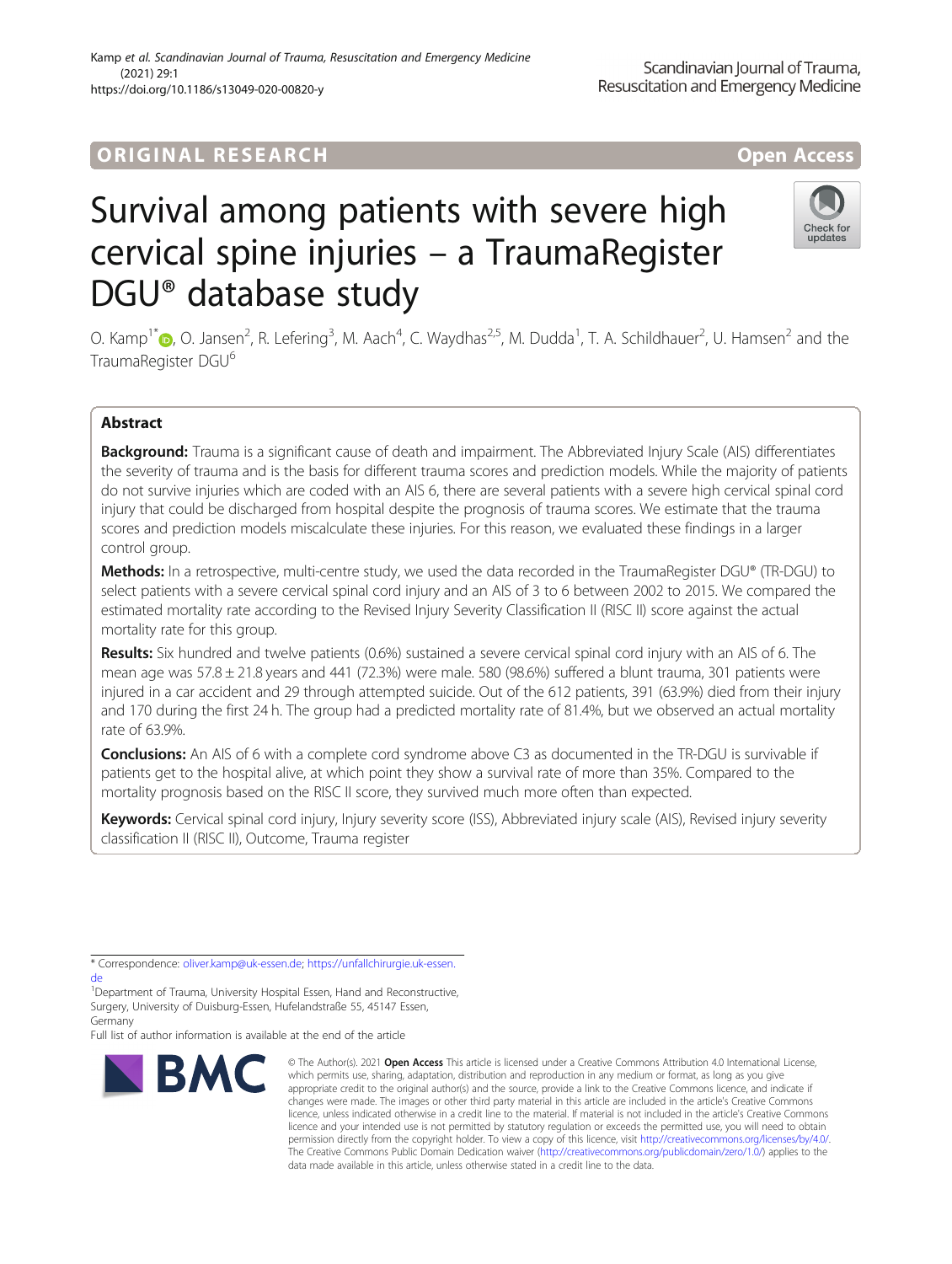### Background

Over the recent decades, traumatic injuries have been a significant cause of death and disability. Worldwide almost 10% of all deaths are related to trauma, and it is the leading cause of death and disability of children and young people from 4 to 44 years old. Spinal cord injuries, particularly the cervical spinal cord, are rare in this group but are associated with significant disability or death [\[1](#page-6-0), [2\]](#page-6-0). In the United States of America an annual incidence rate of 40 per million per year is estimated, whereas in Western Europe it is about 16 per million per year [\[3](#page-6-0)–[6](#page-6-0)]. Among all trauma-related injuries, if survived, cervical spinal cord injuries are among those with the most life restricting injuries for trauma patients if survived. Stephan et al. [[7\]](#page-6-0) observed that 50% of all spinal cord injuries compromise the cervical spine. About 16% of all cervical spine injuries are at a level C3 or above and are classified with an Abbreviated Injury Scale (AIS) of 6 [[8\]](#page-6-0).

In order to describe and compare injuries clinicians and researchers frequently use injury scores, for example, the Injury Severity Score (ISS) or the New Injury Severity Score (NISS). Both are based on the Abbreviated Injury Scale (AIS) of the Association for the Advancement of Automotive Medicine (AAAM) [[9,](#page-6-0) [10](#page-6-0)].

The AAAM was founded in 1957 to investigate and prevent traffic accidents with motorized vehicles. To describe the impact of these accidents on trauma patients, J.D. States first presented the AIS in 1969 at the Stapp car crash conference to describe the impact of these accidents on trauma patients  $[9, 11]$  $[9, 11]$  $[9, 11]$  $[9, 11]$ . Since its first publication, the AIS has been used as the classification system for examining injuries in epidemiology and trauma research as well as for in-hospital evaluation. The AIS is an anatomically based, injury severity scoring system that classifies these injuries into nine anatomic regions, using a six-point ordinal scale. Researchers reduced these nine anatomic regions to only six body regions, to perform the ISS. In all versions of the scoring system, the latest from 2015 [[8,](#page-6-0) [12,](#page-6-0) [13\]](#page-6-0) the severity of all injuries are rated in a six-level severity scale from one being a minor injury, up to six for injuries that are thought to be untreatable or even not survivable [[14](#page-6-0)]. As the AIS does not explain the patient overall injury severity for patients with multiple injuries, it is the basis of most of the injury severity scoring systems such as the ISS or NISS [[15](#page-6-0), [16\]](#page-6-0). The ISS ranges between 1 and a maximum of 75 points. It is calculated as the sum of the squared severity scores of the three most affected body regions (out of the six regions defined). An injury with an AIS of 6 will automatically result in an ISS or NISS of 75, irrespective of concurrent injuries. Researchers use the AIS coding for injury epidemiology, trauma research and in-hospital evaluation, however, not to fully describe outcome or

survival of trauma patients. To describe outcome and survival of trauma patients the AIS coding in one of several items to form outcome prediction models which involve also age and physiology of the patient.

The Revised Injury Severity Classification II (RISC II) as a prognostic score uses the AIS. It is used as a model for risk of death estimation in severely injured patients based on 15 different items [\[17](#page-6-0)].

Although injuries with an AIS of 6 are usually considered as unsurvivable, or better, actually untreatable, researchers have reported survivors with a cervical spinal cord injury at C3 or above in publications, even though this injury is rare.

This study aims to describe the outcome and survival rate of patients with a life-threating spinal cord injury (AIS 6) above C3 in a large trauma population and to analyze their impact on mortality prediction models.

The present study is in line with the publication guidelines of the TraumaRegister DGU®, it is a TR-DGU registered project (ID 2016–015) and is also an ethics committee approved retrospective study (no. of approval 16–5731).

#### Method

The TraumaRegister DGU® of the German Trauma Society (Deutsche Gesellschaft für Unfallchirurgie, DGU) was founded in 1993. The aim of this multi-centre database is a pseudonymised and standardised documentation of severely injured patients.

Data are collected prospectively in four consecutive time phases from the site of the accident until discharge from hospital: A) Pre-hospital phase, B) Emergency room and initial surgery, C) Intensive care unit and D) Discharge. The documentation includes detailed information on demographics, injury pattern, comorbidities, pre- and in-hospital management, course on intensive care unit, relevant laboratory findings including data on transfusion and outcome of each individual. The inclusion criterion is admission to hospital via emergency room with subsequent ICU/ICM care or reach the hospital with vital signs and die before admission to ICU.

The infrastructure for documentation, data management, and data analysis is provided by AUC - Academy for Trauma Surgery (AUC - Akademie der Unfallchirurgie GmbH), a company affiliated to the German Trauma Society. The scientific leadership is provided by the Committee on Emergency Medicine, Intensive Care and Trauma Management (Section NIS) of the German Trauma Society. The participating hospitals submit their pseudonymised data into a central database via a web-based application. Scientific data analysis is approved according to a peer review procedure established by Section NIS. The participating hospitals are primarily located in Germany (90%), but a rising number of hospitals of other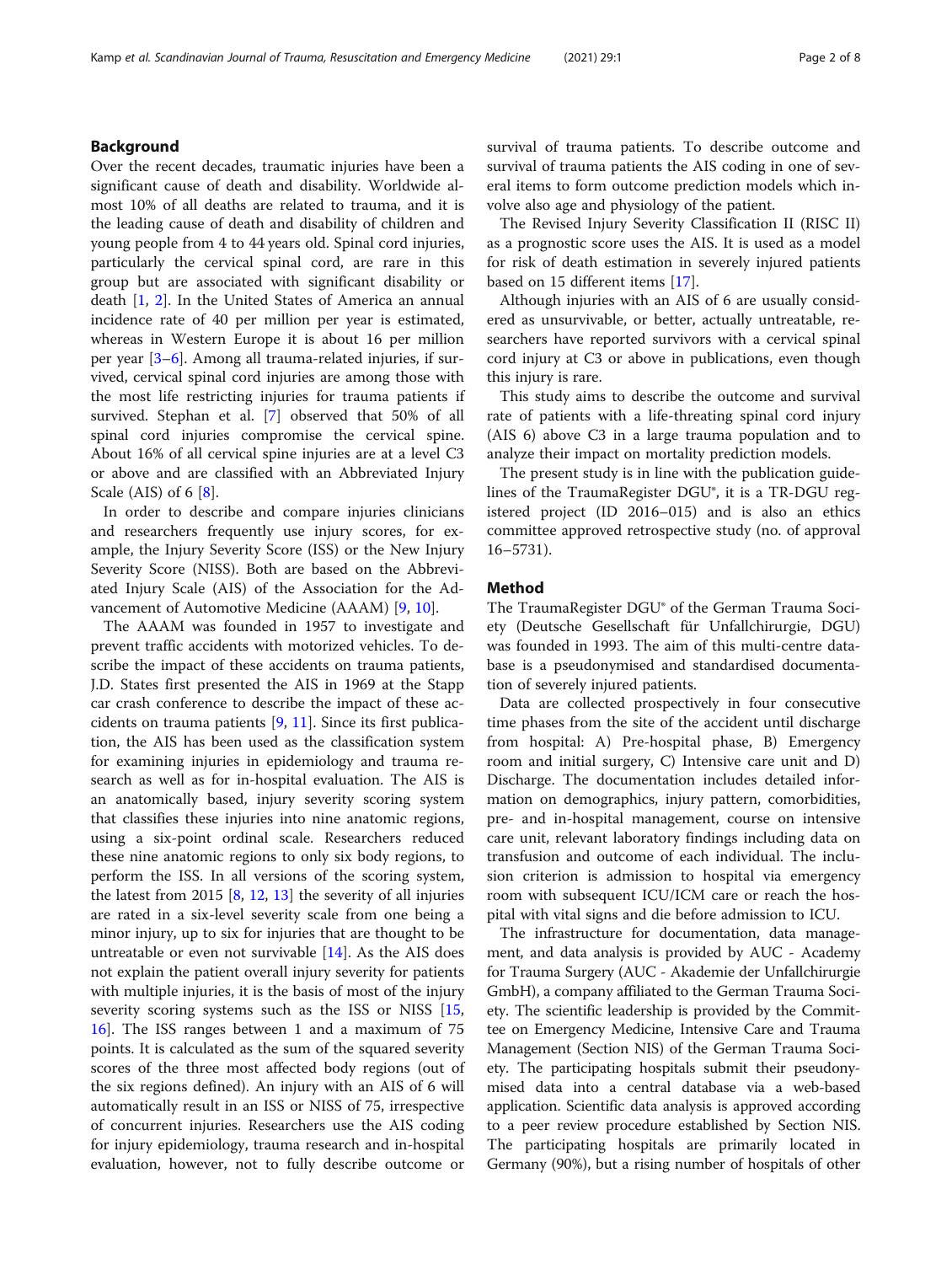countries contribute data as well (at the moment from Austria, Belgium, China, Finland, Luxembourg, Slovenia, Switzerland, The Netherlands, and the United Arab Emirates). Currently, approximately 35,000 cases from almost 700 hospitals are entered into the database per year.

Participation in TraumaRegister DGU® is voluntary. For hospitals associated with TraumaNetzwerk DGU® however, the entry of at least a basic data set is obligatory for reasons of quality assurance.

In the present study, we analyzed the registry data from 2002 to 2015. The inclusion criteria were as follows: adult trauma patients with an age of 16 years or above and treated in a European trauma centre with a severe spinal cord injury (AIS 3). In order to avoid double-counting, we excluded patients transferred out within 48 h, as they appear as a transfer in the receiving hospitals.

The definition of cervical spinal cord injury is based on the Abbreviated Injury Scale, version 2005(updated 2008), which is used in the TraumaRegister DGU® (Table 1). An AIS 6 classifies patients with a cord contusion or laceration at C3 or above with a complete cord syndrome.

#### Statistical analysis

Data is presented as a number of cases with the percentage in case of categorical variables and mean with standard deviation in case of measurements. If the distribution of values were skewed, the median was presented alongside. Survivor and non-survivor results were compared using a chi-squared test or Mann-Whiney Utest, as appropriate. A  $p$ -value of  $< 0.05$  was considered statistically significant. Were necessary we used the interquartile range (IQR). Statistical analysis was carried out using SPSS (Version 22, IBM, Armonk, NY, USA).

#### Results

From a total of 102,553 patients, we identified  $N = 5724$ (5.6%) that had a severe cervical spinal cord injury (AIS 3 to 6). From the total population, 612 (0.6%) had a spinal cord injury AIS 6 and suffered from a spinal cord injury at C3 or above. Within the subgroup of patients with cervical spinal cord injury, the portion of SCI at C3 or above is as high as 10.7% (Fig. [1](#page-3-0)).

The mean age of the SCI 6 patients was 57.8 (SD 21.8) years. On average, patients who survived were 56.0 years old, and patients who died were 58.9 years old. 72% of all patients with cervical spinal cord injury were male, 28% were female.

Table [2](#page-3-0) shows the demographic, physiological and clinical parameters of survivors and non-survivors.

580 (98.6%) SCI 6 patients suffered a blunt trauma, and 8 (1.4%) presented a penetrating trauma. A total of 301 patients (49.2%) were injured in traffic accidents, while 29 patients (4.7%) were injured through attempted suicide. Regarding falls, 162 (28.9%) suffered from a low fall and  $65$  (11.6%) a high fall ( $> 3$  m).

478 (78.1%) SCI 6 patients were treated in a level one trauma centre, either as primary admission ( $n = 375$ ) or as transfer  $(n = 103)$ . 122 (19.9%) AIS 6 patients were treated in a level 2 trauma centre.

327 (65%) required cardio-pulmonary resuscitation (CPR) on the scene. For the non-survivors, the CPR rate was 78% (267 out of 391 patients). 38% of the surviving patients (60 out of 221 patients) had CPR on the scene.

The onsite physiological parameter for systolic blood pressure for non-survivors was 63mmHG and for survivors 99mmHG. The heart rate for non-survivors was 52 bpm and for survivors 71 bpm.

Out of the 612 included patients with cSCI and AIS 6, 391 (63.9%) died during their hospital stay. One hundred seventy patients (43.5%) died within 24 h after admission to hospital. The median of patients who died is 3 days (IQR 1–8 days) (Fig. [2](#page-4-0)). The RISC II Score showed a predicted mortality rate of 81.4% for all cSCI six patients. However the observed mortality rate for this group was 63.9%.

#### **Discussion**

Traumatic cervical spinal cord injuries are one of the most life restraining injuries with a significant clinical and socioeconomic impact if survived [\[18](#page-7-0)]. In our study of severely injured patients, we could show that mortality prediction with the RISC II score for patients with a cervical spinal cord injury AIS 6 is highly overestimated with 81.4% as compared to the observed mortality rate of 63.9%. In contrast, for patients with a maximum AIS of 5 for cervical spinal cord injuries, the prediction

Table 1 Abbreviated Injury Scale of cSCI 2005(updated 2008) [[12](#page-6-0)] and proportional distribution of injury severity for cSCI in TR-DGU out of 102,553 patients

| AIS score | Description of injury                                                                                   | n    | $\%$ |
|-----------|---------------------------------------------------------------------------------------------------------|------|------|
|           | Transient neurological signs (paresthesia)                                                              | 2245 | 22   |
| 4         | Contusion with incomplete cord syndrome                                                                 | 1001 | 1.0  |
| 5         | Contusion with complete cord syndrome C4 or below<br>Laceration with complete cord syndrome C4 or below | 1866 | 1.8  |
| 6         | Contusion with complete cord syndrome C3 or above<br>Laceration with complete cord syndrome C3 or above | 612  | 0.6  |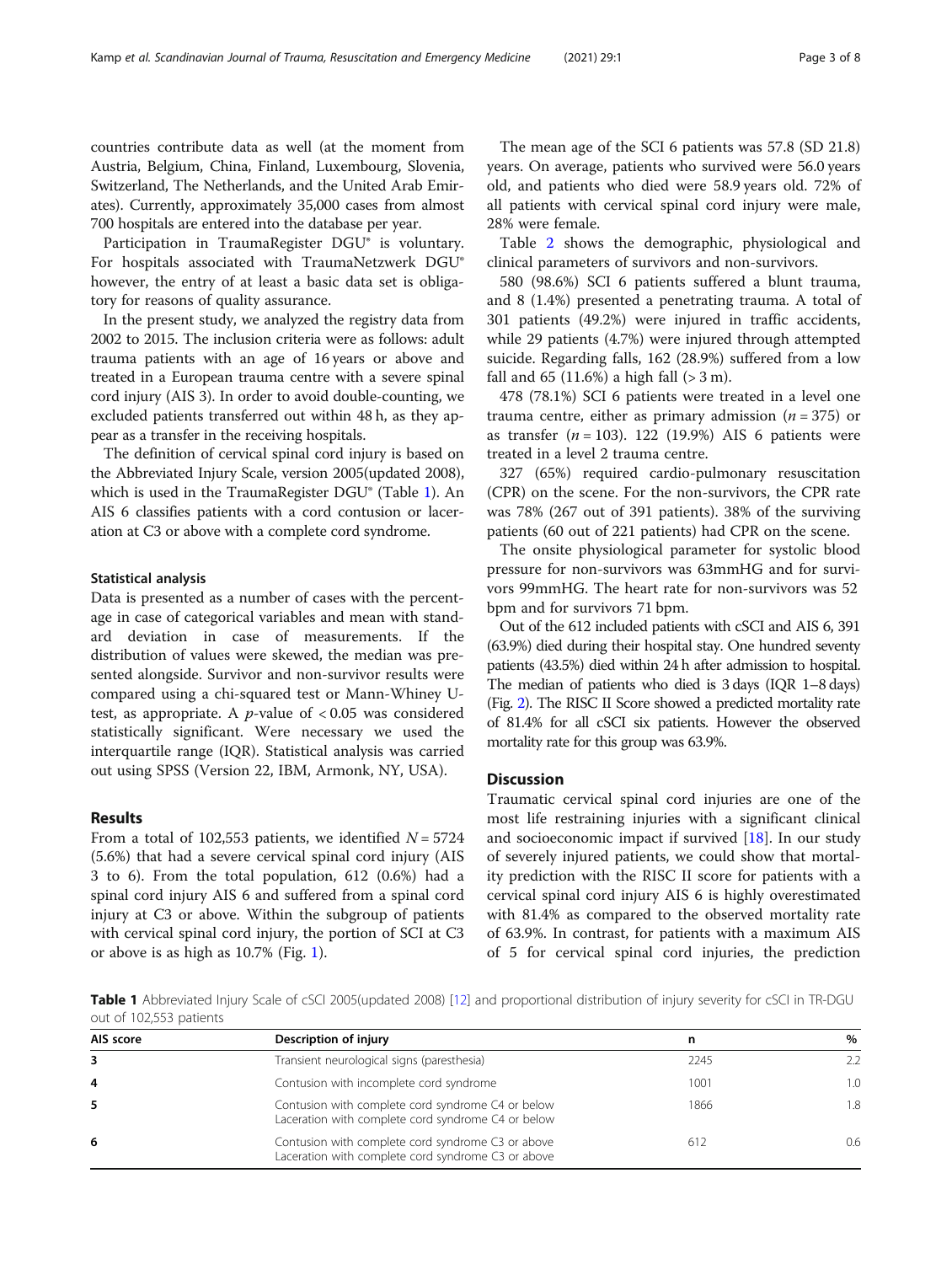<span id="page-3-0"></span>

(18.5%) is correct with an 18.5% observed mortality rate. There could be several reasons for this discrepancy such as the parameters which are included in the RISC II score, particularly the worst injury, age, motor function and physiological parameters which are represented by the ISS, GCS, CPR and blood pressure in the data of the TraumaRegister DGU®. We assume that these parameters, which all affect the outcome of spinal cord injuries and are all included in RISC II Score, could be a reason for the significant difference between the estimated and the real survival rate in this group of patients with a severe spinal cord injury.

The annual incidence of SCI's ranges around the world. In the developed countries like the US it varies from 40 to 50 per million population, whereas in Europe the range estimate is reported to be between 13 and 19

per million population [[3](#page-6-0)–[6](#page-6-0), [19](#page-7-0)–[21\]](#page-7-0). For traumatic cervical spine injuries, the incidence was previously reported to be 16,5 per 100,000 hospital admissions in a Norwegian population [[22](#page-7-0)]. Passias et.al [\[23](#page-7-0)]. showed that in 2017 the US population had an incident rate of 5.0% for traumatic cervical spine injuries. These previous findings are consistent with our overall incidence rate of 5.6% for all traumatic spine injuries in our data set.

The prevalent cause for spinal injuries in most studies are motor vehicle accidents (MVA) or falls. Passias et.al [[23\]](#page-7-0). reported numbers for MVA and falls with 29.3 and 23.7%, which is relatively consistent with our study for MVA (35.5%) and falls (28.9%). The small variation seems to be due to our small sample size of 612 patients. Jackson et al. [\[24\]](#page-7-0) showed a decrease for spinal cord injuries in the elderly in a study on the US Model Spinal

**Table 2** Demographic and clinical data comparing survivor and non-survivor for SCI AIS 6

|                                             | SCI 6 overall               | SCI 6 non-survivor         | SCI 6 survivor               | p-value |
|---------------------------------------------|-----------------------------|----------------------------|------------------------------|---------|
| Patient (n)                                 | 612                         | 391 (63.9%)                | 221 (36.1%)                  |         |
| Age (years)                                 | 57.8 $(\pm 21.8)$           | 58.9 $(\pm 22.9)$          | 56.0 ( $\pm$ 19.5)           | 0.020   |
| Male (%)                                    | 441 (72%)                   | 269 (69%)                  | 172 (78%)                    | 0.015   |
| Pre-hospital GCS                            | 4.5 ( $\pm$ 3.6)            | 3.5 $(\pm 2.1)$            | 6.8 ( $\pm$ 5.0)             | < 0.001 |
| Pre-hospital Cardio-pulmonary Resuscitation | 327 (65%)                   | 267 (78%)                  | 60 (38%)                     | < 0.001 |
| Pre-hospital heart rate in bpm              | 58 $(\pm 47)$               | 52 ( $\pm$ 51)             | 71 ( $\pm$ 36)               | < 0.001 |
| Pre-hospital systolic blood pressure mmHG   | 74 ( $\pm$ 61)              | 63 ( $\pm$ 61)             | 99 $(\pm 53)$                | < 0.001 |
| Heart rate on admission in bpm              | $83 (\pm 32)$               | $84 (\pm 36)$              | $80 (\pm 22)$                | < 0.001 |
| systolic blood pressure on admission mmHG   | 102 ( $\pm$ 41)             | $96 (\pm 46)$              | 114 $(\pm 27)$               | < 0.001 |
| Days of ventilation                         | 10,9 ( $\pm$ 18.0) median 7 | 5.0 ( $\pm$ 7.8) median 4  | 21,2 ( $\pm$ 24,8) median 19 | < 0.001 |
| Days of ICU stay                            | 12.4 ( $\pm$ 18.7) median 8 | 5.4 ( $\pm$ 8.4) median 4  | 24.7 ( $\pm$ 24.6) median 20 | < 0.001 |
| Days of hospital stay                       | 20.2 ( $\pm$ 38.2) median 8 | 6.7 ( $\pm$ 11.4) median 3 | 44.0 ( $\pm$ 54.1) median 25 | < 0.001 |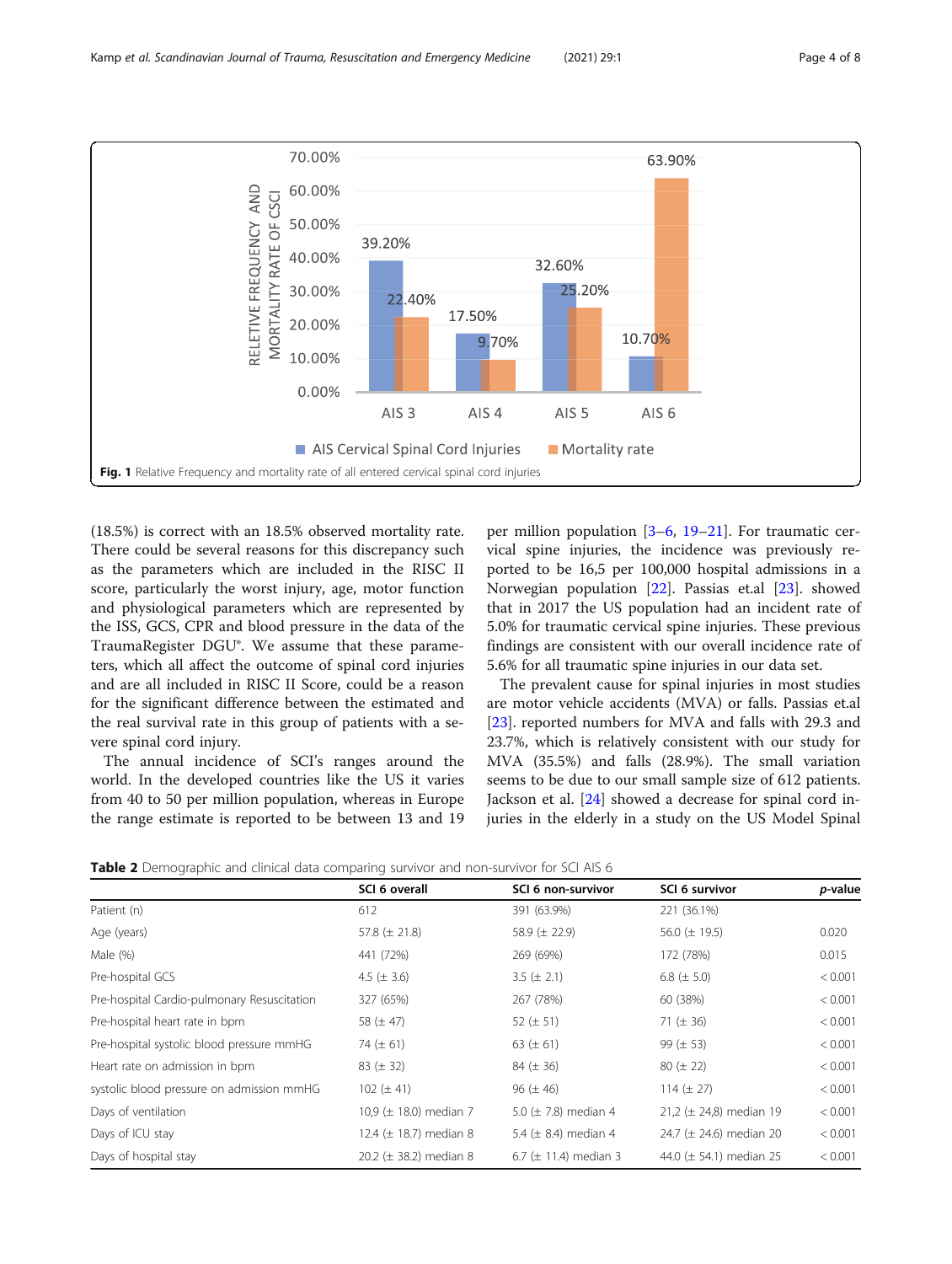<span id="page-4-0"></span>

Cord System, but other authors have shown that with increasing age there is an increasing risk for spinal cord injuries, especially for cervical injuries [\[25,](#page-7-0) [26](#page-7-0)]. Elderly patients often have a narrow spinal canal and a stiff spinal column, sometimes associated with Bechterews Disease, which could lead to cervical spinal injuries even with falls lower than 2 m [[27\]](#page-7-0). In our population, 54% of all patients with cervical spinal cord injuries with an AIS of 6 were 60 years or older, whereas in the overall population only 36.5% were 60 years or older.

Guidelines for trauma care suggest that transferring patients with a cervical injury to a level 1 trauma centre could benefit them. In the study by Varma et al. [[28](#page-7-0)] they could show, that 62% of all spinal cord injury patients were transferred to a level 1 centre. In our study, patients were transferred in 78.1% of all cases. However, as there are different health care systems and small sample sizes, these findings are difficult to compare. In the US, 84% of all citizens have access to level I or II trauma centre within 1 h, although over 46 million residents, mostly in rural areas, do not have one-hour access to level 1 or 2 trauma care [\[29\]](#page-7-0). In another country, Canada, it is estimated that about 22.5% of all residents do not have access to level I or II trauma care within 1 h [[30\]](#page-7-0). Due to the existence of the TraumaNetzwerk DGU<sup>®</sup>, there is a trauma network with the potential of a level I or II trauma care within a 30 km radius. We assumed that this infrastructure could be a reason for the higher survival rate of patients with cervical spinal cord injuries in Germany.

Varma et al. [\[28\]](#page-7-0) also observed that injuries of the cervical spine causes death at the accident site more often than other multiple injuries with cardiovascular instability. For patients with cervical spinal cord injuries, cardiovascular dysfunctions are initially the most lifethreatening events, especially hypotension and bradycardia with resulting in an on-site CPR. Guly et al. [[31](#page-7-0)] showed an incidence rate of 19% for hypotension and spinal shock of all patient with cervical spinal cord injury. According to Hagen et.al [[32\]](#page-7-0). these findings result from injuries to the autonomic nervous system following a spinal cord injury. The injuries to the autonomic nervous system may also cause bradycardia which could be another cause for onsite CPR [\[31,](#page-7-0) [33\]](#page-7-0). Even the results are difficult to compare, in our group of patients the systolic blood pressure on scene was 63mmHG for the non-survivors and 99mmHG for the survivors. Regarding onsite CPR, in our group we observed that 78% of all non-survivors had a CPR, in contrast to 38% of all survivors. In contrast to our findings, a study from Lockey et.al [\[34\]](#page-7-0). showed that for 909 patients with traumatic cardiac arrest, the long-term survival rate with discharge from hospital was 7.5%. However, in this study they only had 6 (8.8%) cervical spine injuries out of 68 survivors.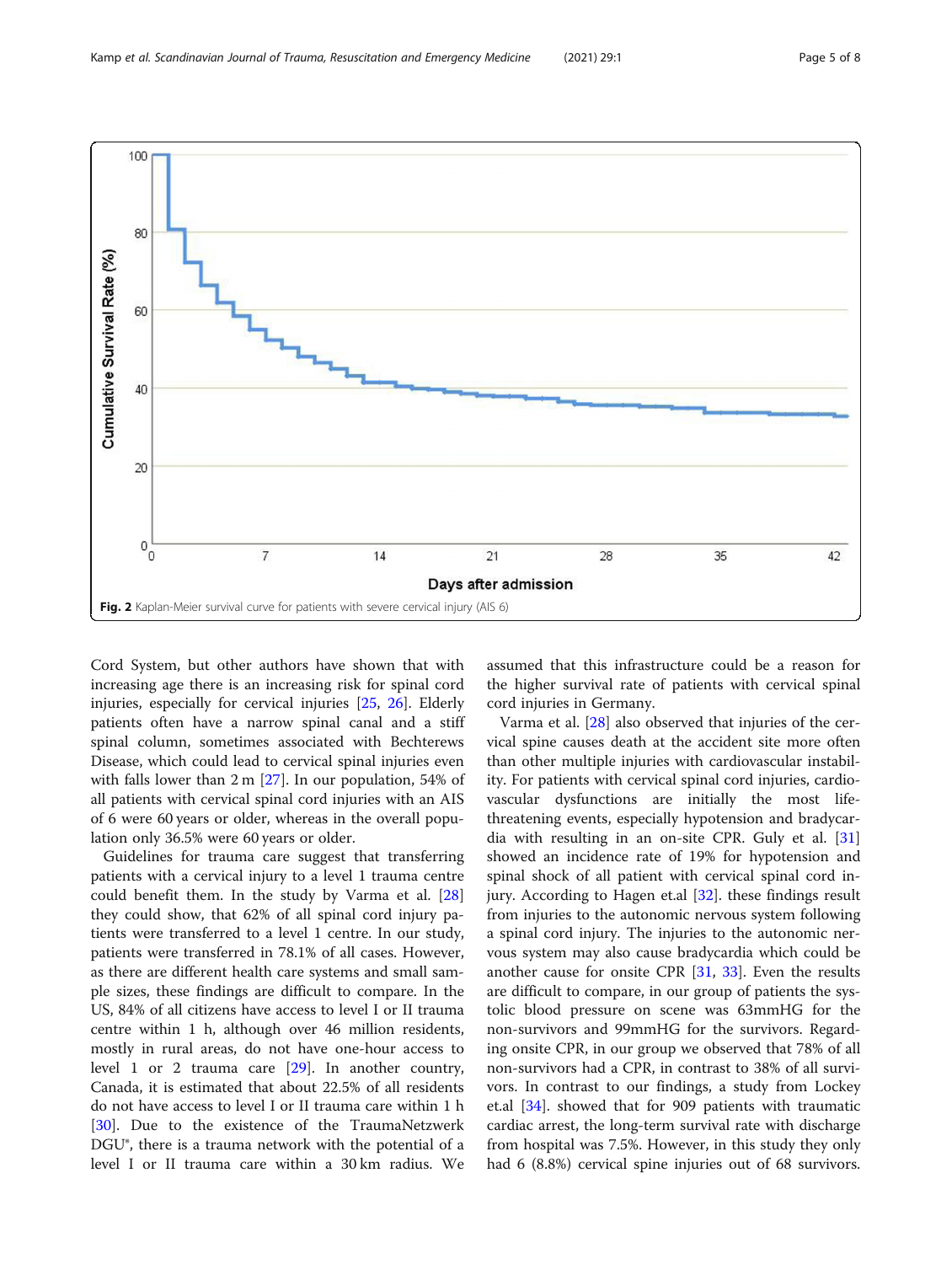Lockey considered hypoxia as the main cause of traumatic cardiac arrest besides hypovolemia. In our study, we could only generate onsite oxygen saturation for 200 patients. Here we have to admit that based on the register style and the missing information we cannot draw conclusions about hypoxia in our study. In contrast to the American College of Surgeons and the National Association of EMS Physicians [[35\]](#page-7-0) we believe that based on our findings traumatic cardiac arrest from a cervical spinal cord injury should be resuscitated no matter of pulselessness or apneic events.

Varma et.al [\[28](#page-7-0)]. mentioned severe preexisting comorbidities are a main predictor for early death after trauma. In the TR-DGU only the ISS is reported, including all trauma related injuries, whereas the register does not report preexisting comorbidities. In case of our study we note that all patients with an AIS 6 injury are automatically set to an ISS of 75 due to the calculation method of the ISS [[15\]](#page-6-0). Trauma patients with an ISS of 75 are often described as the most severe injuries with the lowest possible survival rate among trauma researchers. In several studies [\[36,](#page-7-0) [37\]](#page-7-0) researchers excluded this type of patients. But Peng et al. [\[38\]](#page-7-0) showed that among severely injured patients with an ISS of 75, 48.6% of all patients survived. We could confirm this in our study, as for patients with a spinal cord injury AIS of 6 saw a survival rate of 37.2%.

In our population the median stay on ICU for AIS 6 survivors was 20 days and in hospital stay was 44 days as mentioned in Table [2.](#page-3-0) Costa et.al [\[39\]](#page-7-0). laid out 2016 ventilator associated pneumonia is highly accompanied by physician staff and nurse work environment. As this is only one of many problems in the treatment of spinal cord injuries [[40\]](#page-7-0) with better equipment and highly trained staff the outcome gets better over time. We deem the implementation of spinal cord centers in Germany could also improve the survival and outcome of AIS 6 injuries.

The ISS has become the most cited and used trauma score in the last decades not only for trauma surgeons but also for researchers. But we have to note that the score disregards multiple injuries in the same body region and may underestimates head injuries [\[41](#page-7-0), [42\]](#page-7-0). Paffrath et al. [[43](#page-7-0)] asked whether the ISS based approach to severely injured patients is sufficient. They pointed out, that this approach on a purely anatomical background includes a major number of patients who are not at major risk to die. Here based on the register information of the TR-DGU Lefering et al. published the Revised Injury Severity Classification, version I and II  $[17, 44]$  $[17, 44]$  $[17, 44]$  $[17, 44]$ . In the latest version of this trauma score 15 items, including anatomical and physiological parameter, were used out of the documentary of the TR-DGU to predict the

mortality rate of each patient. Even with missing items in the register, the score is possible to calculate. As mentioned in the presentation of the RISC II, there are injuries which are overestimated with increasing risk of death. Here we could show that even the RISC II Score performs correctly for patients with a maximum spinal cord injury of AIS 5, but the group of cervical spinal cord injuries with an AIS 6 is highly overpredicted. Therefor in a revision of the RISC II there should be a reconsideration of the role of these AIS 6 injuries.

Furthermore, the ISS relies on the AIS codebook, which is repeatedly changed and updated. However, the revision in 2005 (update 2008) showed only major revisions for pelvic fractures, extremities and head trauma with almost no changes in spine, neck, abdomen and external injuries [[45,](#page-7-0) [46](#page-7-0)]. Therefore, there were no changes that effected our study. For the years 2002–2008 the AUC performed a new coding with the 2008 codebook for all cases entered the TR-DGU, therefore no changes in count of cSCI are scarcely to be expected. Although there is a new revision in 2015, the AIS codebook of 2008 is still in use for the TR-DGU.

As well there were changes in coding in the revision 2005/08 there were also changes in the characterization of AIS 6 injuries. The wording changed from unsurvivable to not treatable. With this wording these injuries are better described.

We have to emphasize, that there are no injury scores or prediction models which weight all the different AIS 6 injuries of all body regions. Due to the small sample size, these injuries show no influence on the general quality of the prediction models.

As we have demonstrated above, we believe that neither changing the AIS codebook for cervical spinal cord injuries nor changing all mortality prediction models would be a solution, as these prediction models perform well in the majority of cases with exception of AIS 6 injuries. Therefor in a revision of the RISC II there should be a reconsideration of the role of the AIS 6 injuries.

Nonetheless in all clinical cases with an cSCI AIS 6 we speak for the treatment of these patients, because as we could show, there are more to survive than expected.

#### Limitations

As a register-based study, there are some limitations involved in this analysis. First and foremost, the quality of register studies is inferior to clinical trials. Some vital information or parameters may be missing due to the register style. Case completeness can also be problematic and furthermore hospitals may not enter all their trauma patients into the TraumaRegister DGU®. We have to admit, that all registers depend on the correct classification of all injuries by the participating hospitals.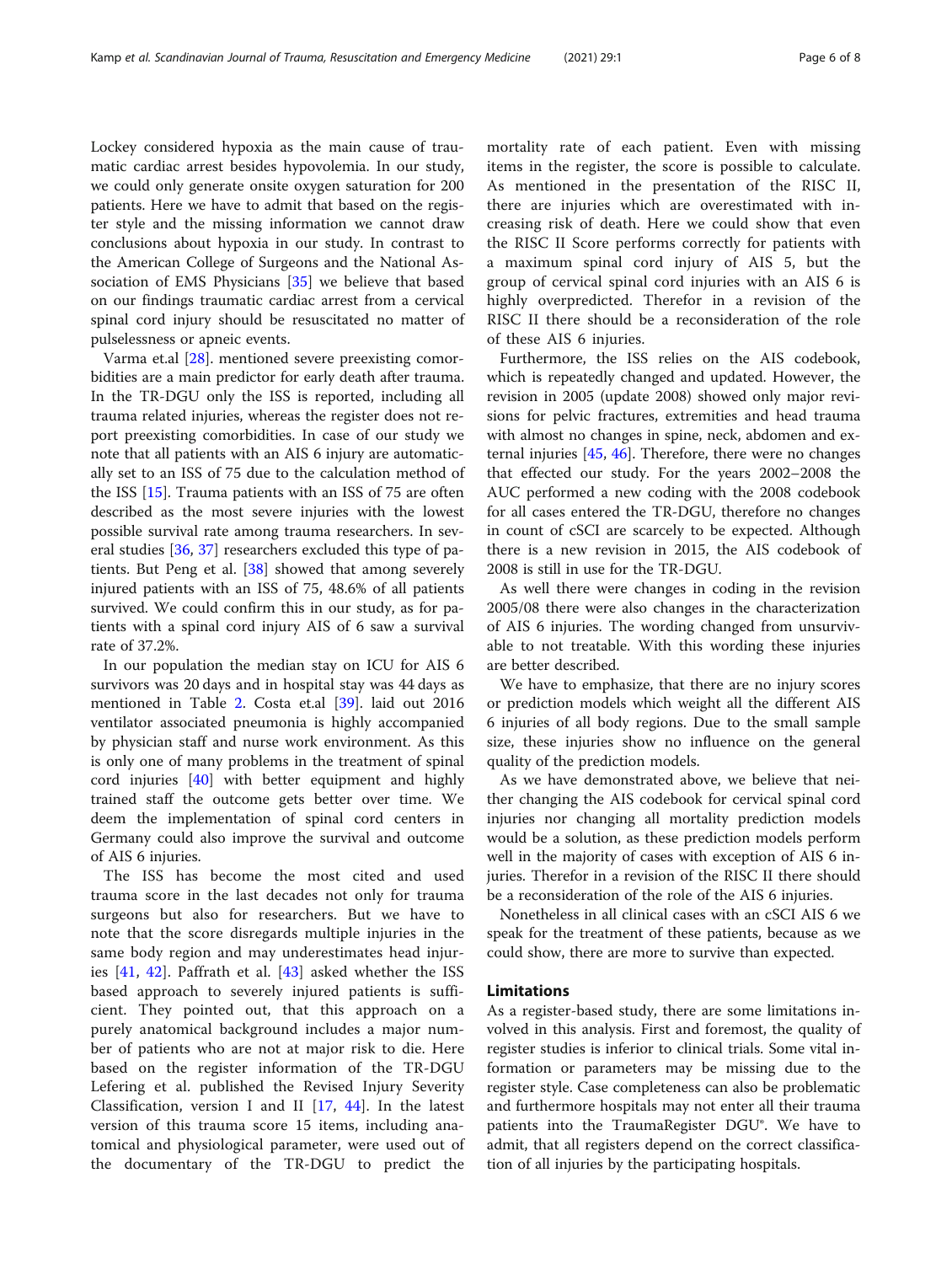<span id="page-6-0"></span>In addition, registers only include patients are who survived the admission to the hospital and in the case of our study, this could influence the outcome.

As a retrospective study, there are also some other facts to consider. The analysis is done after the event of interest had passed, which increases the likelihood of basic information and ascertainment bias. The injury severity can also be described with the American Spinal Injury Association (ASIA) classification, however only the AIS score is recorded in the data of the TraumaRegister DGU®.

#### Conclusion

The Injury Severity Score is the basis for different trauma and mortality prediction scores as well as the RISC II score. Even though some authors describe an AIS 6 injury as not survivable, we show that there are more survivors than expected. Based on the RISC II score, we could show that only 63.9% died, whereas 81.4% were estimated. In contrast the predicted mortality for the overall population was correct with 18.5%. In the future this could potentially lead to changes in the role of AIS 6 injuries in mortality prediction models for this small sample size of patients.

#### Abbreviations

AAAM: Association for the Advancement of Automotive Medicine; AIS: Abbreviated Injury Scale; AUC: Akademie der Unfallchirurgie; cSCI: Cervical spinal cord injury; CPR: Cardio-pulmonary resuscitation; GCS: Glasgow Coma Scale; ICM: Intermediate Care Unit; ICU: Intensive Care Unit; ISS: Injury Severity Score; MVA: Motor vehicle accidents; NISS: New Injury Severity Score; RISC II: Revised Injury Severity Classification II; TR-DGU: Trauma Register der Deutschen Gesellschaft für Unfallchirurgie

#### Acknowledgements

We acknowledge support by the Open Access Publication Fund of the University of Duisburg-Essen.

#### Authors' contributions

OK, UH, CW designed the study. RL, OK performed data analyses. OK, OJ, RL, MA, CW, MD, TAS, UH made substantial contribution to interpretation of data, drafting of the manuscript and critical revisions. All authors read and approved the final manuscript.

#### Funding

The authors declare that there is no funding in any form. Open Access funding enabled and organized by Projekt DEAL.

#### Availability of data and materials

Apart from data included in the manuscript supporting the conclusions of this article, datasets of the TR-DGU are not publicly accessible. Data access requires permission by the Committee on Emergency Medicine, Intensive Care and Trauma Management (Sektion NIS) of the German Trauma Society.

#### Ethics approval and consent to participate

The TR-DGU is a voluntary registry. As a compulsory tool for quality assessment, for the years 2002–15 no informed consent is necessary for data collection. Participation in TR-DGU and analysis of data are approved by local ethical review boards (no. of approval 16–5731).

Scientific data analysis is approved according to a peer-reviewed procedure established by the Committee on Emergency Medicine, Intensive Care and Trauma Management (Sektion NIS) of the German Trauma Society. The present investigation has been approved and registered under DGU ID 2016–015 by the institutional review board of the TR-DGU.

#### Consent for publication

Not applicable.

#### Competing interests

Rolf Lefering: The institution IFOM, University Witten/Herdecke has a service agreement with AUC GmbH who is operating the TR-DGU data. This agreement includes statistical support in scientific analysis using registry data. The remaining authors have no conflict of interest to declare.

#### Author details

<sup>1</sup>Department of Trauma, University Hospital Essen, Hand and Reconstructive, Surgery, University of Duisburg-Essen, Hufelandstraße 55, 45147 Essen, Germany. <sup>2</sup>Department of General and Trauma Surgery, BG University Hospital Bergmannsheil, Bochum, Germany. <sup>3</sup>Institute for Research in Operative Medicine (IFOM), University Witten/Herdecke, Cologne, Germany. <sup>4</sup>Department of Spinal Cord Injury, BG University Hospital Bergmannsheil Bochum, Germany. <sup>5</sup>Medical Faculty, University of Duisburg-Essen, Duisburg Germany. <sup>6</sup>Committee on Emergency Medicine, Intensive Care and Trauma Management (Section NIS) of the German Trauma Society (DGU), Munich, Germany.

#### Received: 18 August 2020 Accepted: 24 November 2020 Published online: 06 January 2021

#### References

- 1. Krug EG, Sharma GK, Lozano R. The global burden of injuries. Am J Public Health. 2000;90(4):523–6.
- 2. Haagsma JA, Graetz N, Bolliger I, Naghavi M, Higashi H, Mullany EC, et al. The global burden of injury: incidence, mortality, disability-adjusted life years and time trends from the global burden of disease study 2013. Inj Prev. 2016;22(1):3–18. <https://doi.org/10.1136/injuryprev-2015-041616>.
- 3. Jain NB, Ayers GD, Peterson EN, Harris MB, Morse L, O'Connor KC, et al. Traumatic spinal cord injury in the United States, 1993-2012. JAMA. 2015; 313(22):2236–43. [https://doi.org/10.1001/jama.2015.6250.](https://doi.org/10.1001/jama.2015.6250)
- 4. Knutsdottir S, Thorisdottir H, Sigvaldason K, Jonsson H Jr, Bjornsson A, Ingvarsson P. Epidemiology of traumatic spinal cord injuries in Iceland from 1975 to 2009. Spinal Cord. 2012;50(2):123–6. [https://doi.org/10.1038/sc.2011.105.](https://doi.org/10.1038/sc.2011.105)
- 5. Lee BB, Cripps RA, Fitzharris M, Wing PC. The global map for traumatic spinal cord injury epidemiology: update 2011, global incidence rate. Spinal Cord. 2014;52(2):110–6. <https://doi.org/10.1038/sc.2012.158>.
- 6. Pickett GE, Campos-Benitez M, Keller JL, Duggal N. Epidemiology of traumatic spinal cord injury in Canada. Spine (Phila Pa 1976). 2006;31(7): 799–805. <https://doi.org/10.1097/01.brs.0000207258.80129.03>.
- 7. Stephan K, Huber S, Häberle S, Kanz KG, Bühren V, van Griensven M, et al. Spinal cord injury--incidence, prognosis, and outcome: an analysis of the TraumaRegister DGU. Spine J. 2015;15(9):1994–2001. [https://doi.org/10.1016/](https://doi.org/10.1016/j.spinee.2015.04.041) [j.spinee.2015.04.041](https://doi.org/10.1016/j.spinee.2015.04.041).
- 8. Association for the Advancement of Automotive M. The Abbreviated Injury Scale 2005. Barrington; 2005.
- 9. Rating the severity of tissue damage. I. The abbreviated scale. JAMA. 1971; 215(2):277–80.
- 10. Greenspan L, McLellan BA, Greig H. Abbreviated injury scale and injury severity score: a scoring chart. J Trauma. 1985;25(1):60-4.
- 11. Medicine AftAoA. The abbreviated injury scale AIS. Barrington: AAAM; 1976.
- 12. Association for the Advancement of Automotive M. The Abbreviated Injury Scale 2005 - Update 2008. Barrington; 2008.
- 13. Association for the Advancement of Automotive M. The Abbreviated Injury Scale 2015. Barrington; 2015.
- 14. Copes WS, Champion HR, Sacco WJ, Lawnick MM, Gann DS, Gennarelli T, et al. Progress in characterizing anatomic injury. J Trauma. 1990;30(10):1200– 7. [https://doi.org/10.1097/00005373-199010000-00003.](https://doi.org/10.1097/00005373-199010000-00003)
- 15. Baker SP, O'Neill B, Haddon W Jr, Long WB. The injury severity score: a method for describing patients with multiple injuries and evaluating emergency care. J Trauma. 1974;14(3):187–96.
- 16. Lavoie A, Moore L, LeSage N, Liberman M, Sampalis JS. The new injury severity score: a more accurate predictor of in-hospital mortality than the injury severity score. J Trauma. 2004;56(6):1312–20.
- 17. Lefering R, Huber-Wagner S, Nienaber U, Maegele M, Bouillon B. Update of the trauma risk adjustment model of the TraumaRegister DGU™: the revised injury severity classification, version II. Crit Care. 2014;18(5):476. [https://doi.](https://doi.org/10.1186/s13054-014-0476-2) [org/10.1186/s13054-014-0476-2](https://doi.org/10.1186/s13054-014-0476-2).